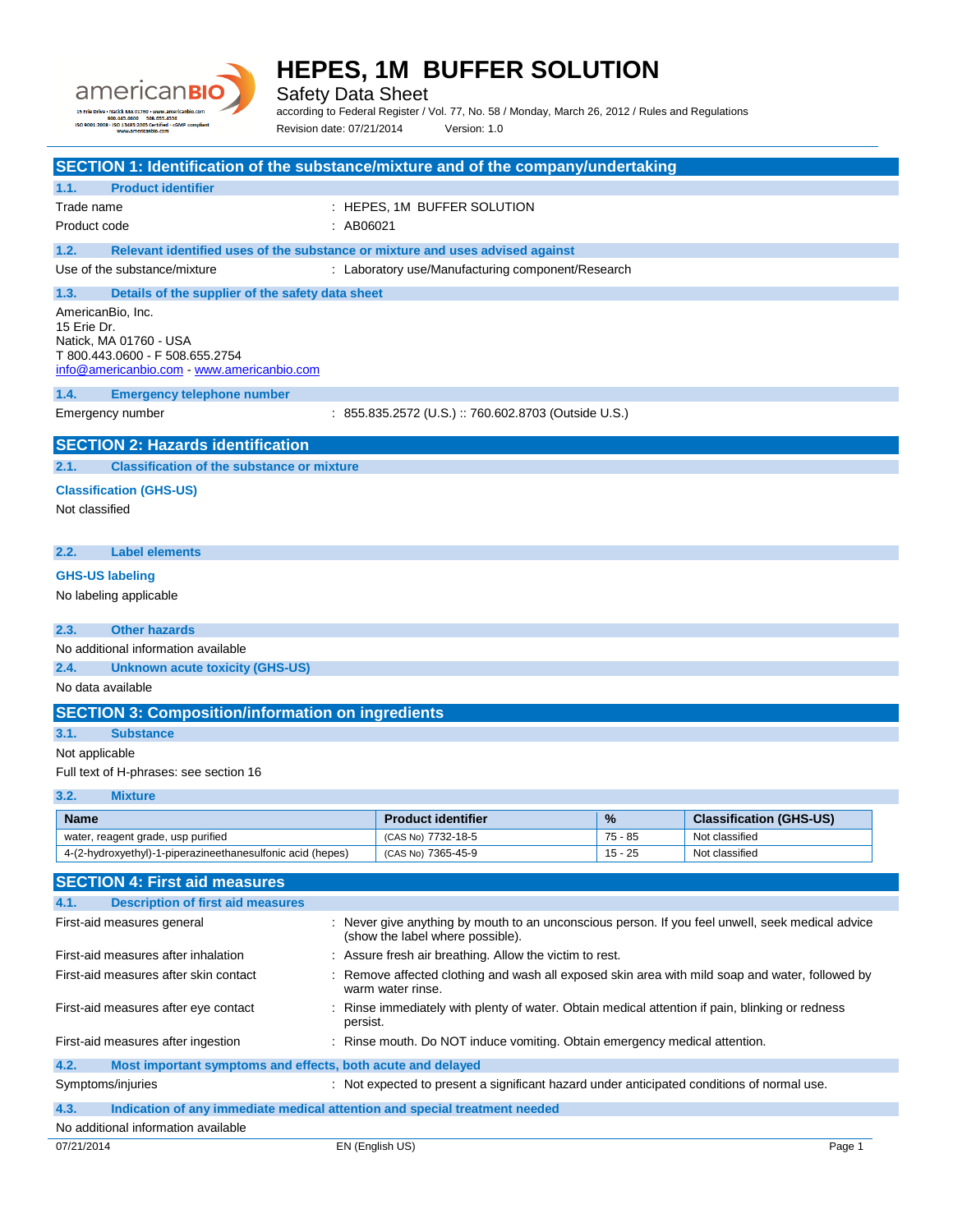Safety Data Sheet

according to Federal Register / Vol. 77, No. 58 / Monday, March 26, 2012 / Rules and Regulations

|                                     | <b>SECTION 5: Firefighting measures</b>                      |                                                                                                                                                                                            |
|-------------------------------------|--------------------------------------------------------------|--------------------------------------------------------------------------------------------------------------------------------------------------------------------------------------------|
| <b>Extinguishing media</b><br>5.1.  |                                                              |                                                                                                                                                                                            |
| suitable extinguishing media        |                                                              | : Foam. Dry powder. Carbon dioxide. Water spray. Sand.                                                                                                                                     |
| Unsuitable extinguishing media      |                                                              | : Do not use a heavy water stream.                                                                                                                                                         |
| 5.2.                                | Special hazards arising from the substance or mixture        |                                                                                                                                                                                            |
| No additional information available |                                                              |                                                                                                                                                                                            |
| 5.3.                                | <b>Advice for firefighters</b>                               |                                                                                                                                                                                            |
| Firefighting instructions           |                                                              | : Use water spray or fog for cooling exposed containers. Exercise caution when fighting any                                                                                                |
| Protection during firefighting      |                                                              | chemical fire. Avoid (reject) fire-fighting water to enter environment.<br>: Do not enter fire area without proper protective equipment, including respiratory protection.                 |
|                                     | <b>SECTION 6: Accidental release measures</b>                |                                                                                                                                                                                            |
| 6.1.                                |                                                              | Personal precautions, protective equipment and emergency procedures                                                                                                                        |
| 6.1.1.                              | For non-emergency personnel                                  |                                                                                                                                                                                            |
| Emergency procedures                |                                                              | : Evacuate unnecessary personnel.                                                                                                                                                          |
|                                     |                                                              |                                                                                                                                                                                            |
| 6.1.2.<br>Protective equipment      | For emergency responders                                     | Equip cleanup crew with proper protection.                                                                                                                                                 |
| Emergency procedures                |                                                              | : Ventilate area.                                                                                                                                                                          |
|                                     |                                                              |                                                                                                                                                                                            |
| 6.2.                                | <b>Environmental precautions</b>                             | Prevent entry to sewers and public waters. Notify authorities if liquid enters sewers or public waters.                                                                                    |
|                                     |                                                              |                                                                                                                                                                                            |
| 6.3.<br>Methods for cleaning up     | Methods and material for containment and cleaning up         |                                                                                                                                                                                            |
|                                     |                                                              | : Soak up spills with inert solids, such as clay or diatomaceous earth as soon as possible. Collect<br>spillage. Store away from other materials.                                          |
| 6.4.                                | <b>Reference to other sections</b>                           |                                                                                                                                                                                            |
|                                     | See Heading 8. Exposure controls and personal protection.    |                                                                                                                                                                                            |
|                                     |                                                              |                                                                                                                                                                                            |
|                                     | <b>SECTION 7: Handling and storage</b>                       |                                                                                                                                                                                            |
| 7.1.                                | <b>Precautions for safe handling</b>                         |                                                                                                                                                                                            |
| Precautions for safe handling       |                                                              | : Wash hands and other exposed areas with mild soap and water before eat, drink or smoke and<br>when leaving work. Provide good ventilation in process area to prevent formation of vapor. |
| 7.2.                                | Conditions for safe storage, including any incompatibilities |                                                                                                                                                                                            |
| Storage conditions                  |                                                              | : Keep only in the original container in a cool, well ventilated place away from : Direct sunlight.<br>Keep container closed when not in use.                                              |
| Incompatible products               |                                                              | Strong bases. strong acids.                                                                                                                                                                |
| Incompatible materials              |                                                              | Sources of ignition. Direct sunlight.                                                                                                                                                      |
| <b>Specific end use(s)</b><br>7.3.  |                                                              |                                                                                                                                                                                            |
| No additional information available |                                                              |                                                                                                                                                                                            |
|                                     | <b>SECTION 8: Exposure controls/personal protection</b>      |                                                                                                                                                                                            |
| 8.1.<br><b>Control parameters</b>   |                                                              |                                                                                                                                                                                            |
| No additional information available |                                                              |                                                                                                                                                                                            |
| 8.2.<br><b>Exposure controls</b>    |                                                              |                                                                                                                                                                                            |
| Personal protective equipment       |                                                              | : Avoid all unnecessary exposure.                                                                                                                                                          |
| Hand protection                     |                                                              | Wear protective gloves.                                                                                                                                                                    |
| Eye protection                      |                                                              | Chemical goggles or safety glasses.                                                                                                                                                        |
| Respiratory protection              |                                                              | Wear approved mask.                                                                                                                                                                        |
| Other information                   |                                                              | When using, do not eat, drink or smoke.                                                                                                                                                    |
|                                     | <b>SECTION 9: Physical and chemical properties</b>           |                                                                                                                                                                                            |
| 9.1.                                | Information on basic physical and chemical properties        |                                                                                                                                                                                            |
| Physical state<br>Color             |                                                              | : Liquid<br>: Colorless.                                                                                                                                                                   |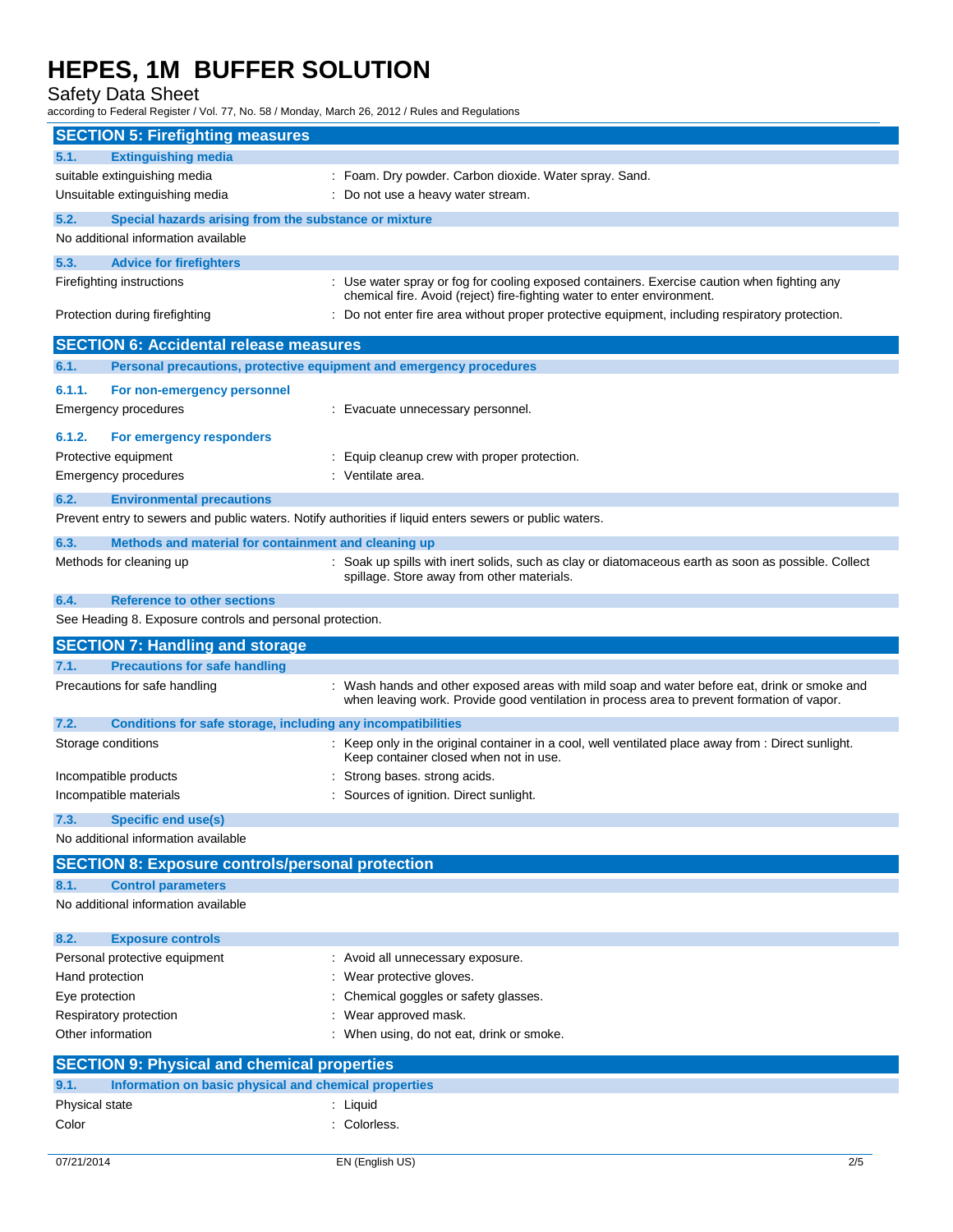### Safety Data Sheet

according to Federal Register / Vol. 77, No. 58 / Monday, March 26, 2012 / Rules and Regulations

| Odor                                        | characteristic.   |
|---------------------------------------------|-------------------|
| Odor threshold                              | No data available |
| рH                                          | No data available |
| Relative evaporation rate (butyl acetate=1) | No data available |
| Melting point                               | No data available |
| Freezing point                              | No data available |
| Boiling point                               | No data available |
| Flash point                                 | No data available |
| Self ignition temperature                   | No data available |
| Decomposition temperature                   | No data available |
| Flammability (solid, gas)                   | No data available |
| Vapor pressure                              | No data available |
| Relative vapor density at 20 °C             | No data available |
| Relative density                            | No data available |
| Solubility                                  | No data available |
| Log Pow                                     | No data available |
| Log Kow                                     | No data available |
| Viscosity, kinematic                        | No data available |
| Viscosity, dynamic                          | No data available |
| <b>Explosive properties</b>                 | No data available |
| Oxidizing properties                        | No data available |
| <b>Explosive limits</b>                     | No data available |

#### **9.2. Other information**

No additional information available

|                                     | <b>SECTION 10: Stability and reactivity</b>          |                  |
|-------------------------------------|------------------------------------------------------|------------------|
| 10.1.<br><b>Reactivity</b>          |                                                      |                  |
| No additional information available |                                                      |                  |
| 10.2.                               | <b>Chemical stability</b>                            |                  |
| Not established.                    |                                                      |                  |
| 10.3.                               | <b>Possibility of hazardous reactions</b>            |                  |
| Not established.                    |                                                      |                  |
| 10.4.                               | <b>Conditions to avoid</b>                           |                  |
|                                     | Direct sunlight. Extremely high or low temperatures. |                  |
| 10.5.                               | <b>Incompatible materials</b>                        |                  |
| strong acids. Strong bases.         |                                                      |                  |
| 10.6.                               | <b>Hazardous decomposition products</b>              |                  |
|                                     | fume. Carbon monoxide. Carbon dioxide.               |                  |
|                                     | <b>SECTION 11: Toxicological information</b>         |                  |
| 11.1.                               | Information on toxicological effects                 |                  |
|                                     |                                                      |                  |
| Acute toxicity                      |                                                      | : Not classified |
| Skin corrosion/irritation           |                                                      | : Not classified |
| Serious eye damage/irritation       |                                                      | : Not classified |
| Respiratory or skin sensitization   |                                                      | Not classified   |
| Germ cell mutagenicity              |                                                      | Not classified   |
| Carcinogenicity                     |                                                      | Not classified   |

Reproductive toxicity **in the case of the CRS** control of the Reproductive toxicity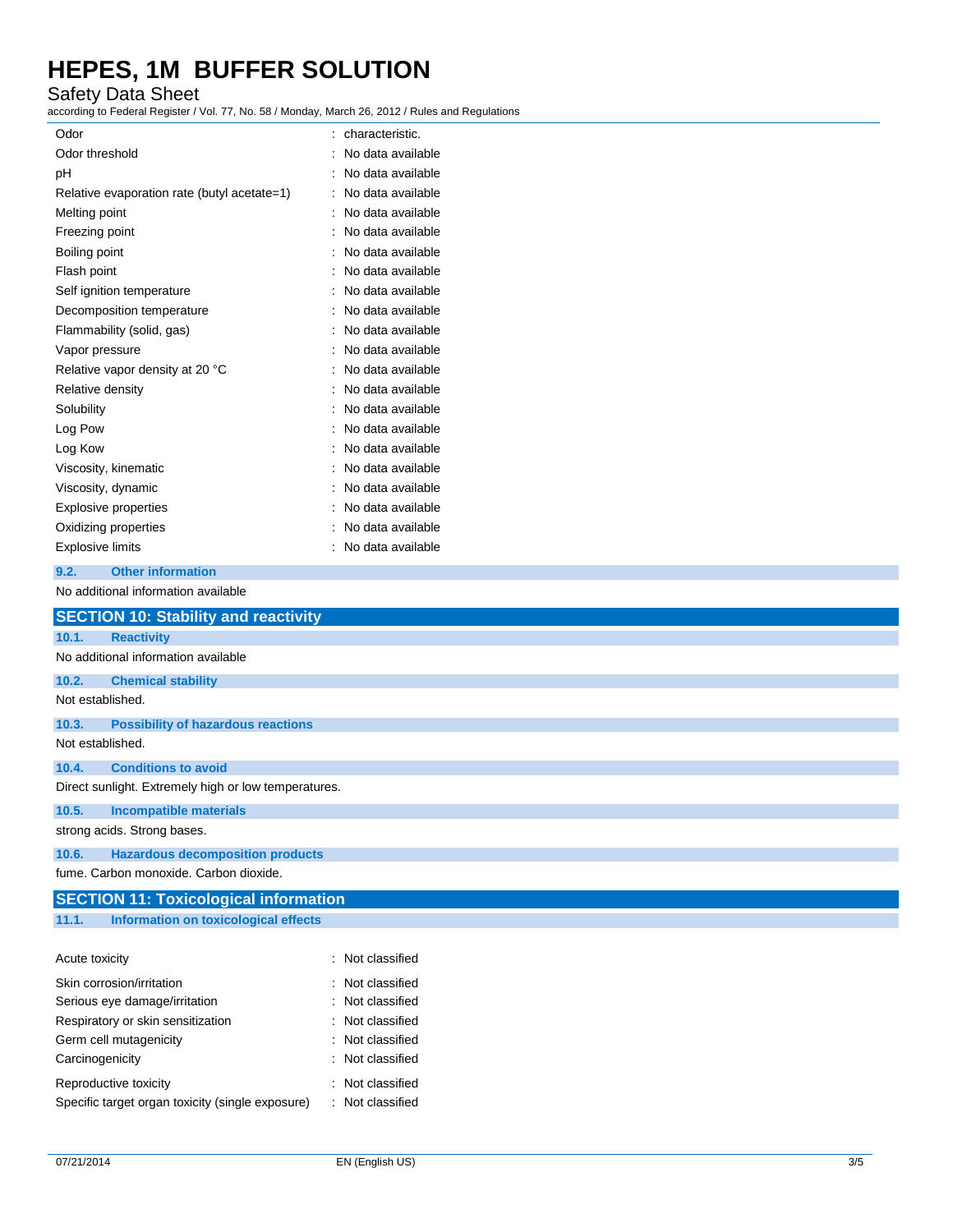|                                                                        | according to Federal Register / Vol. 77, No. 58 / Monday, March 26, 2012 / Rules and Regulations |
|------------------------------------------------------------------------|--------------------------------------------------------------------------------------------------|
| Specific target organ toxicity (repeated<br>exposure)                  | : Not classified                                                                                 |
| Aspiration hazard                                                      | : Not classified                                                                                 |
| Potential Adverse human health effects and<br>symptoms                 | : Based on available data, the classification criteria are not met.                              |
| <b>SECTION 12: Ecological information</b>                              |                                                                                                  |
| 12.1.<br><b>Toxicity</b>                                               |                                                                                                  |
| No additional information available                                    |                                                                                                  |
| 12.2.<br><b>Persistence and degradability</b>                          |                                                                                                  |
| <b>HEPES, 1M BUFFER SOLUTION</b>                                       |                                                                                                  |
| Persistence and degradability                                          | Not established.                                                                                 |
| 4-(2-hydroxyethyl)-1-piperazineethanesulfonic acid (hepes) (7365-45-9) |                                                                                                  |
| Persistence and degradability                                          | Biodegradability in water: no data available.                                                    |
| 12.3.<br><b>Bioaccumulative potential</b>                              |                                                                                                  |
| <b>HEPES, 1M BUFFER SOLUTION</b>                                       |                                                                                                  |
| Bioaccumulative potential                                              | Not established.                                                                                 |
| 4-(2-hydroxyethyl)-1-piperazineethanesulfonic acid (hepes) (7365-45-9) |                                                                                                  |
| Bioaccumulative potential                                              | No bioaccumulation data available.                                                               |
| <b>Mobility in soil</b><br>12.4.                                       |                                                                                                  |
| No additional information available                                    |                                                                                                  |
| 12.5.<br><b>Other adverse effects</b>                                  |                                                                                                  |
| Other information                                                      | : Avoid release to the environment.                                                              |

| [SECTION 13: Disposal considerations] |                                                                           |
|---------------------------------------|---------------------------------------------------------------------------|
| 13.1.<br>Waste treatment methods      |                                                                           |
| Waste disposal recommendations        | : Dispose in a safe manner in accordance with local/national regulations. |
| Ecology - waste materials             | : Avoid release to the environment.                                       |

| <b>SECTION 14: Transport information</b>            |                                           |
|-----------------------------------------------------|-------------------------------------------|
| In accordance with DOT                              |                                           |
| No dangerous good in sense of transport regulations |                                           |
| <b>Additional information</b>                       |                                           |
| Other information                                   | : No supplementary information available. |
|                                                     |                                           |
| <b>ADR</b>                                          |                                           |
| Transport document description                      |                                           |
| Packing group (ADR)                                 | $\therefore$ N/A                          |
| Hazard identification number (Kemler No.)           | : N/A                                     |
| Classification code (ADR)                           | : N/A                                     |
| <b>Transport by sea</b>                             |                                           |
| No additional information available                 |                                           |
| Air transport                                       |                                           |
| No additional information available                 |                                           |
| <b>SECTION 15: Regulatory information</b>           |                                           |

**15.1. US Federal regulations**

| water, reagent grade, usp purified (7732-18-5)                            |
|---------------------------------------------------------------------------|
| Listed on the United States TSCA (Toxic Substances Control Act) inventory |
| 4-(2-hydroxyethyl)-1-piperazineethanesulfonic acid (hepes) (7365-45-9)    |

Listed on the United States TSCA (Toxic Substances Control Act) inventory